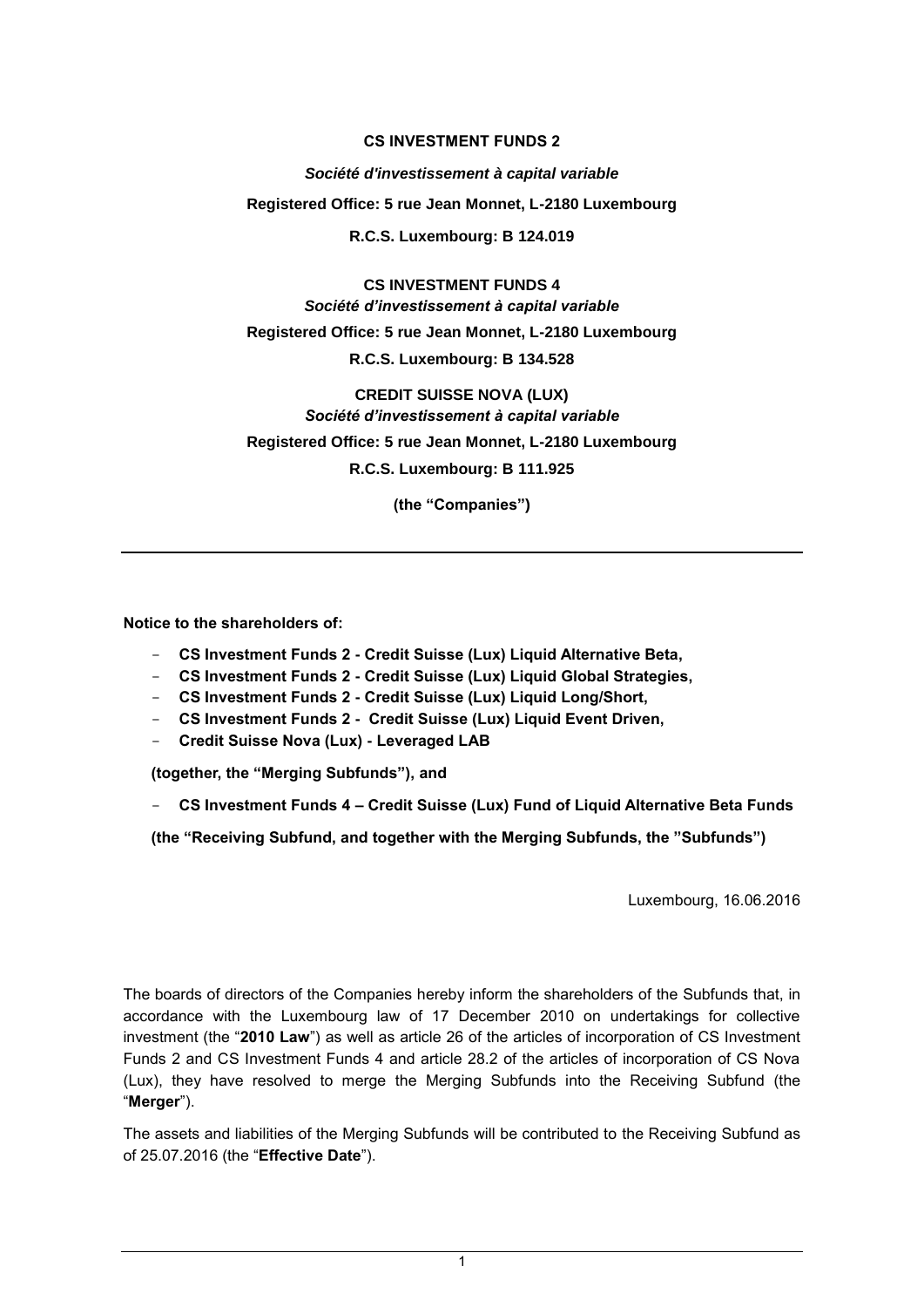The Receiving Subfund is currently structured as a fund of fund and is the sole or main shareholder of its target funds, i.e. the Merging Subfunds.

The Receiving Subfund is currently structured as a fund of fund implementing the so-called "Liquid Alternative Beta" strategy (or "LAB strategy"). This strategy seeks to achieve a similar risk/return profile as that of the aggregate returns of the universe of hedge funds as represented by the Credit Suisse Hedge Fund Index.

As of the Effective Date, the Receiving Subfund will be restructured so as to collapse the fund of fund structure and substitute a direct investment strategy where the assets will be invested through a diversified set of investment strategies typically developed by hedge funds. Moreover, the Receiving Sub-Fund will no longer be managed by reference to the LAB strategy nor the Credit Suisse Hedge Fund Index.

As a consequence of the above restructuring, the Receiving Subfund will not be invested anymore in the Merging Subfunds and will change its current name into "Credit Suisse (Lux) Liquid Alternative Beta".

In order to achieve the above-mentioned restructuring, the board of directors of each Company decided to undertake the merger of the Merging Subfunds into the Receiving Subfund.

The Merger is undertaken as a matter of economic efficiency in the management of the Subfunds and in a view to simplifying the structure of the Receiving Subfund, which should result in the decrease of its aggregate management and maintenance costs.

The Merger will be completed by way of absorption whereby the Merging Subfunds will transfer all of their assets and liabilities to the Receiving Subfund in exchange for the issue to the shareholders of the Merging Subfunds of shares of the Receiving Subfund, provided however that the shares of the Merging Subfunds currently held by the Receiving Subfund will be cancelled, and that the related assets from these Merging Subfunds will be taken over and booked in replacement. No shares of the Receiving Subfund will be issued in this latter case.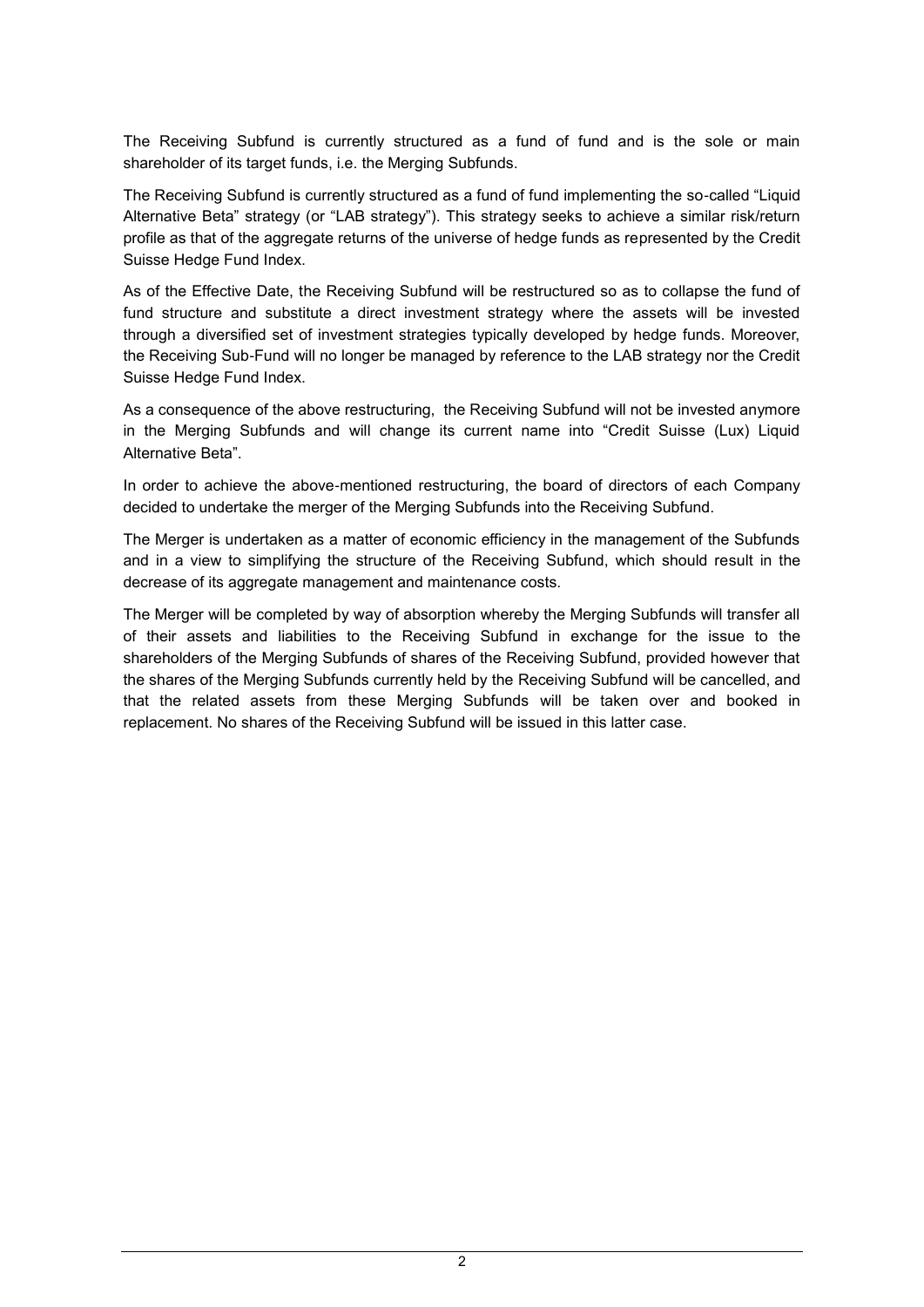## **Impact on the shareholders of the Merging Subfunds and the shareholders of the Receiving Subfund**

Shareholders of the Merging Subfunds will receive shares of the relevant Share Class of the Receiving Subfund as follows:

| <b>Merging Subfund</b><br>CS Investment Funds 2 - Credit Suisse (Lux) Liquid Alternative Beta |              |                           |                                   |                                                              |                                       |                    |                                                     | <b>Receiving Subfund</b><br>CS Investment Funds 4 - Credit Suisse (Lux) Fund of Liquid Alternative Beta Funds |              |                    |                                          |                                                       |                                                                                                             |                     |                                                      |   |
|-----------------------------------------------------------------------------------------------|--------------|---------------------------|-----------------------------------|--------------------------------------------------------------|---------------------------------------|--------------------|-----------------------------------------------------|---------------------------------------------------------------------------------------------------------------|--------------|--------------------|------------------------------------------|-------------------------------------------------------|-------------------------------------------------------------------------------------------------------------|---------------------|------------------------------------------------------|---|
| Share<br>Class                                                                                | <b>ISIN</b>  | <b>Minimum</b><br>Holdina | Maximum<br><b>Sales</b><br>Charge | <b>Maximum</b><br>Adjustment<br>of the Net<br>Asset<br>Value | Maximum<br>Management<br>Fee $(p.a.)$ | Ongoing<br>Charges | Synthetic<br><b>Risk and</b><br>Reward<br>Indicator | Share<br><b>Class</b>                                                                                         | <b>ISIN</b>  | Minimum<br>Holdina | <b>Maximum</b><br><b>Sales</b><br>Charge | Maximum<br>Adiustment<br>of the Net<br>Asset<br>Value | (to be renamed into "Credit Suisse (Lux) Liquid Alternative Beta")<br>Maximum<br>Management<br>Fee $(p.a.)$ | Ongoing<br>Charges* | Synthetic<br><b>Risk and</b><br>Reward<br>Indicator* |   |
| <b>BH</b><br>CHF                                                                              | LU0858675043 | n/a                       | 5.00%                             |                                                              | 1.40%                                 | 1.64%              | 5                                                   | <b>BH</b><br><b>CHF</b>                                                                                       | LU1394299660 | n/a                | 5.00%                                    |                                                       |                                                                                                             | 1.40%               | .64%                                                 | 5 |
| <b>BH</b><br><b>EUR</b>                                                                       | LU0858675126 | n/a                       | 5.00%                             |                                                              | 1.40%                                 | 1.61%              | 5                                                   | <b>BH</b><br><b>EUR</b>                                                                                       | LU1394299827 | n/a                | 5.00%                                    |                                                       | 1.40%                                                                                                       | .64%                | 5                                                    |   |
| B<br><b>USD</b>                                                                               | LU0858674822 | n/a                       | 5.00%                             |                                                              | 1.40%                                 | 1.55%              | 5                                                   | B<br><b>USD</b>                                                                                               | LU1394300187 | n/a                | 5.00%                                    |                                                       | 1.40%                                                                                                       | .55%                | 5                                                    |   |
| <b>IBH</b><br>CHF                                                                             | LU0858675555 | 500'000                   | 3.00%                             |                                                              | 1.00%                                 | 1.22%              | $\overline{5}$                                      | <b>IBH</b><br><b>CHF</b>                                                                                      | LU1394300344 | 500'000            | 3.00%                                    | 2.00%                                                 | 1.00%                                                                                                       | .22%                | 5                                                    |   |
| <b>IBH</b><br><b>EUR</b>                                                                      | LU0858675472 | 500'000                   | 3.00%                             | n/a                                                          | 1.00%                                 | 1.23%              | 5                                                   | <b>IBH</b><br><b>EUR</b>                                                                                      | LU1394300690 | 500'000            | 3.00%                                    |                                                       | 1.00%                                                                                                       | .23%                | 5                                                    |   |
| <b>IB</b><br><b>USD</b>                                                                       | LU0858675399 | 500'000                   | 3.00%                             |                                                              | 1.00%                                 | 1.21%              | 5                                                   | IB.<br><b>USD</b>                                                                                             | LU1394300856 | 500'000            | 3.00%                                    |                                                       | 1.00%                                                                                                       | 1.21%               | 5                                                    |   |
| <b>UBH</b><br>CHF                                                                             | LU1144418214 | n/a                       | 5.00%                             |                                                              | 1.20%                                 | 1.36%              | 5                                                   | <b>UBH</b><br><b>CHF</b>                                                                                      | LU1394301235 | n/a                | 5.00%                                    |                                                       | 1.20%                                                                                                       | .36%                | 5                                                    |   |
| UB<br><b>USD</b>                                                                              | LU1144418131 | n/a                       | 5.00%                             |                                                              | .20%                                  | 1.36%              | 5                                                   | <b>UB</b><br><b>USD</b>                                                                                       | LU1394301409 | n/a                | 5.00%                                    |                                                       | .20%                                                                                                        | .36%                | 5                                                    |   |

| <b>Merging Subfund</b><br>CS Investment Funds 2 - Credit Suisse (Lux) Liquid Long/Short |              |                           |                                   |                                                       |                                       |                    | <b>Receiving Subfund</b><br>CS Investment Funds 4 - Credit Suisse (Lux) Fund of Liquid Alternative Beta Funds<br>(to be renamed into "Credit Suisse (Lux) Liquid Alternative Beta") |                       |              |                           |                                   |                                                       |                                              |                     |                                                      |
|-----------------------------------------------------------------------------------------|--------------|---------------------------|-----------------------------------|-------------------------------------------------------|---------------------------------------|--------------------|-------------------------------------------------------------------------------------------------------------------------------------------------------------------------------------|-----------------------|--------------|---------------------------|-----------------------------------|-------------------------------------------------------|----------------------------------------------|---------------------|------------------------------------------------------|
| Share<br>Class                                                                          | <b>ISIN</b>  | <b>Minimum</b><br>Holdina | Maximum<br><b>Sales</b><br>Charge | Maximum<br>Adiustment<br>of the Net<br>Asset<br>Value | Maximum<br>Management<br>Fee $(p.a.)$ | Ongoing<br>Charges | Synthetic<br><b>Risk and</b><br>Reward<br>Indicator                                                                                                                                 | Share<br><b>Class</b> | <b>ISIN</b>  | <b>Minimum</b><br>Holdina | Maximum<br><b>Sales</b><br>Charge | Maximum<br>Adjustment<br>of the Net<br>Asset<br>Value | <b>Maximum</b><br>Management<br>Fee $(p.a.)$ | Ongoing<br>Charges' | Synthetic<br><b>Risk and</b><br>Reward<br>Indicator* |
| DB<br><b>USD</b>                                                                        | LU0858842478 | n/a                       | n/a                               | n/a                                                   | $n/a^{**}$                            | 0.11%              |                                                                                                                                                                                     | DB<br><b>USD</b>      | LU1394301078 | n/a                       | n/a                               | 2.00%                                                 | $n/a^{**}$                                   | 0.10%               |                                                      |

\* The ongoing charge figure of the Receiving Subfund is based on estimated expenses. Expected figures based on estimated expenses for the ongoing charge figure respectively on simulation for the calculation of the Synthetic Risk and Reward Indicator performed in \_May\_\_\_\_ 2016.

\*\* Class DB USD shares are not subject to a management fee but only to an all-in management service fee, payable to the Management Company covering all fees and expenses excluding the fees payable to the Depositary of 0.04% p.a.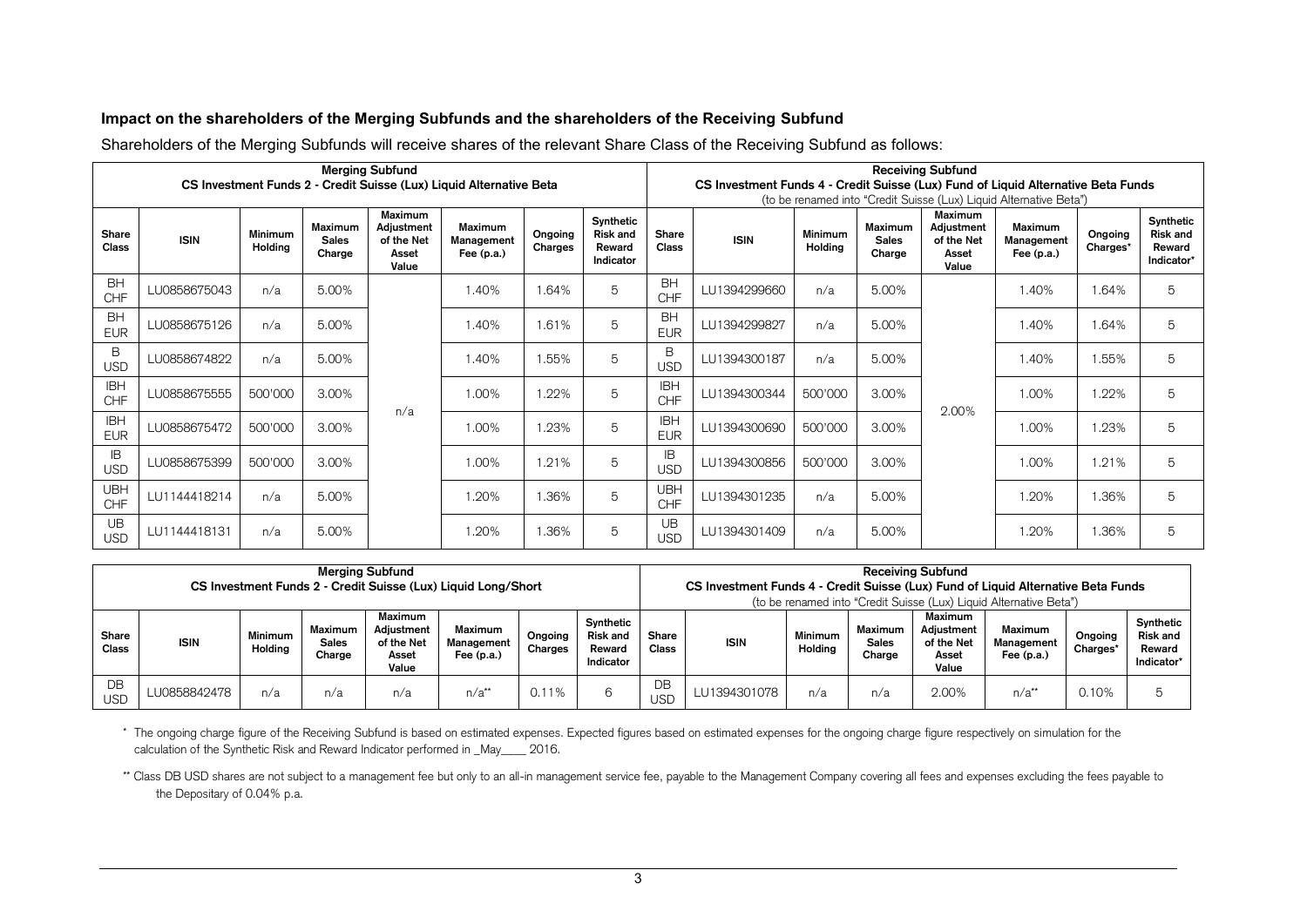The Receiving Subfund being the sole shareholder of the Merging Subfunds not listed above (i.e. CS Investment Funds 2 - Credit Suisse (Lux) Liquid Global Strategies, CS Investment Funds 2 - Credit Suisse (Lux) Liquid Event Driven and Credit Suisse Nova (Lux) - Leveraged LAB) and the Merging Subfunds' share classes not listed above, the Merger will only trigger the absorption of the share classes listed above and no further issuance of shares towards any shareholder.

Generally speaking, the Subfunds have the same service providers, including the management company, the investment manager / portfolio manager, custodian, and administrator and auditors.

The investment objectives and principles of each of the Merging Subfunds and the Receiving Subfund described below are comparable and lead to comparable market exposures. The Subfunds are all exposed to investment strategies typically developed by hedge funds.

Simultaneously to the Merger, the name of the Receiving Subfund will be changed to "Credit Suisse (Lux) Liquid Alternative Beta", and its investment objective and policy will be amended to reflect the above restructuring (the "**New Investment Objective and Policy**").

| <b>Subfund</b>                                                                                               | Investment objective, policy and principles                                                                                                                                                                                                                                                                                                                                                                                                                                                                                                                                                                                                                                                                                                                                                                                                                                                                                                                                                                                                                                                                                                                                                                                                                                                                                                                                                                                                                                                                                                                                                                                                                                                                                                                                                                                                                                                                                                                                                                                                                                                                                                                                                                                                                                                                                                                                                                                                                                                                                                                                                                                                                                                                                                                                                                                                                                                                                                                                                                                                                                               | Reference<br><b>Currency</b> |
|--------------------------------------------------------------------------------------------------------------|-------------------------------------------------------------------------------------------------------------------------------------------------------------------------------------------------------------------------------------------------------------------------------------------------------------------------------------------------------------------------------------------------------------------------------------------------------------------------------------------------------------------------------------------------------------------------------------------------------------------------------------------------------------------------------------------------------------------------------------------------------------------------------------------------------------------------------------------------------------------------------------------------------------------------------------------------------------------------------------------------------------------------------------------------------------------------------------------------------------------------------------------------------------------------------------------------------------------------------------------------------------------------------------------------------------------------------------------------------------------------------------------------------------------------------------------------------------------------------------------------------------------------------------------------------------------------------------------------------------------------------------------------------------------------------------------------------------------------------------------------------------------------------------------------------------------------------------------------------------------------------------------------------------------------------------------------------------------------------------------------------------------------------------------------------------------------------------------------------------------------------------------------------------------------------------------------------------------------------------------------------------------------------------------------------------------------------------------------------------------------------------------------------------------------------------------------------------------------------------------------------------------------------------------------------------------------------------------------------------------------------------------------------------------------------------------------------------------------------------------------------------------------------------------------------------------------------------------------------------------------------------------------------------------------------------------------------------------------------------------------------------------------------------------------------------------------------------------|------------------------------|
| Receiving<br>Subfund<br>New Investment<br>Objective and<br>Policy (effective as<br>of the Effective<br>Date) | <b>Investment Objective</b><br>The Investment Objective of the Subfund is to manage its assets by implementing a liquid alternative beta strategy through a diversified set of<br>investment strategies typically deployed by hedge funds. In managing the Subfund, the Investment Manager seeks to achieve a risk/return<br>profile broadly consistent with that of the universe of hedge funds.<br>The investment strategy primarily consists of three primary hedge fund strategies without having actual exposure to individual hedge fund<br>managers. Long/Short Equity, Event Driven and Global Strategies. In addition the subfund may also allocate its assets to further diversifying<br>strategies.<br>Within the individual strategies the Investment Manager seeks to identify relevant risk factors that drive the strategy return and identifies liquid<br>and tradable securities that capture the investment profile of these risk factors. Long/Short Equity Strategies seek to provide long and short<br>exposure to a diversified portfolio of equities which involves investing in equities (i.e., investing long) that are expected to increase in value and<br>selling equities (i.e., short sales or short selling) that are expected to decrease in value. Long/Short Equity Strategies have the flexibility to shift<br>investment/trading strategies, such as from value to growth, from small to medium to large capitalization stocks, and from net long to net short.<br>Event Driven Strategies typically invest in various asset classes and seek to benefit from potential mispricing of securities related to a specific<br>corporate or market event. Such events can include: mergers, bankruptcies, financial or operational stress, restructurings, asset sales,<br>recapitalizations, spin-offs, litigation, regulatory and legislative changes as well as other types of corporate events. Event Driven Strategies may<br>include merger arbitrage, in which the fund may buy shares of the "target" company in a proposed merger or other reorganization between two<br>companies. If the consideration in the transaction consists of stock of the acquirer, the fund may seek to hedge the exposure to the acquirer by<br>shorting the stock of the acquiring company. Global Strategies may incorporate hedge fund strategies which invest across geographies and<br>asset classes typically in a tactical manner and also incorporate certain arbitrage strategies. Examples of strategies of such types of hedge<br>funds include convertible arbitrage, global macro and managed futures. The investment universe of Global Strategies is broad, often including<br>equity, currency, fixed income and commodity exposures across developed and emerging markets. The exposure to commodities will be gained<br>through excess return swaps on UCITS eligible commodity indices compliant with Art. 9 of the Grand-Ducal Decree of February 8, 2008 and<br>Chapter XIII of ESMA Guidelines on ETFs and Other UCITS Issues (ESMA/2014/937). | <b>USD</b>                   |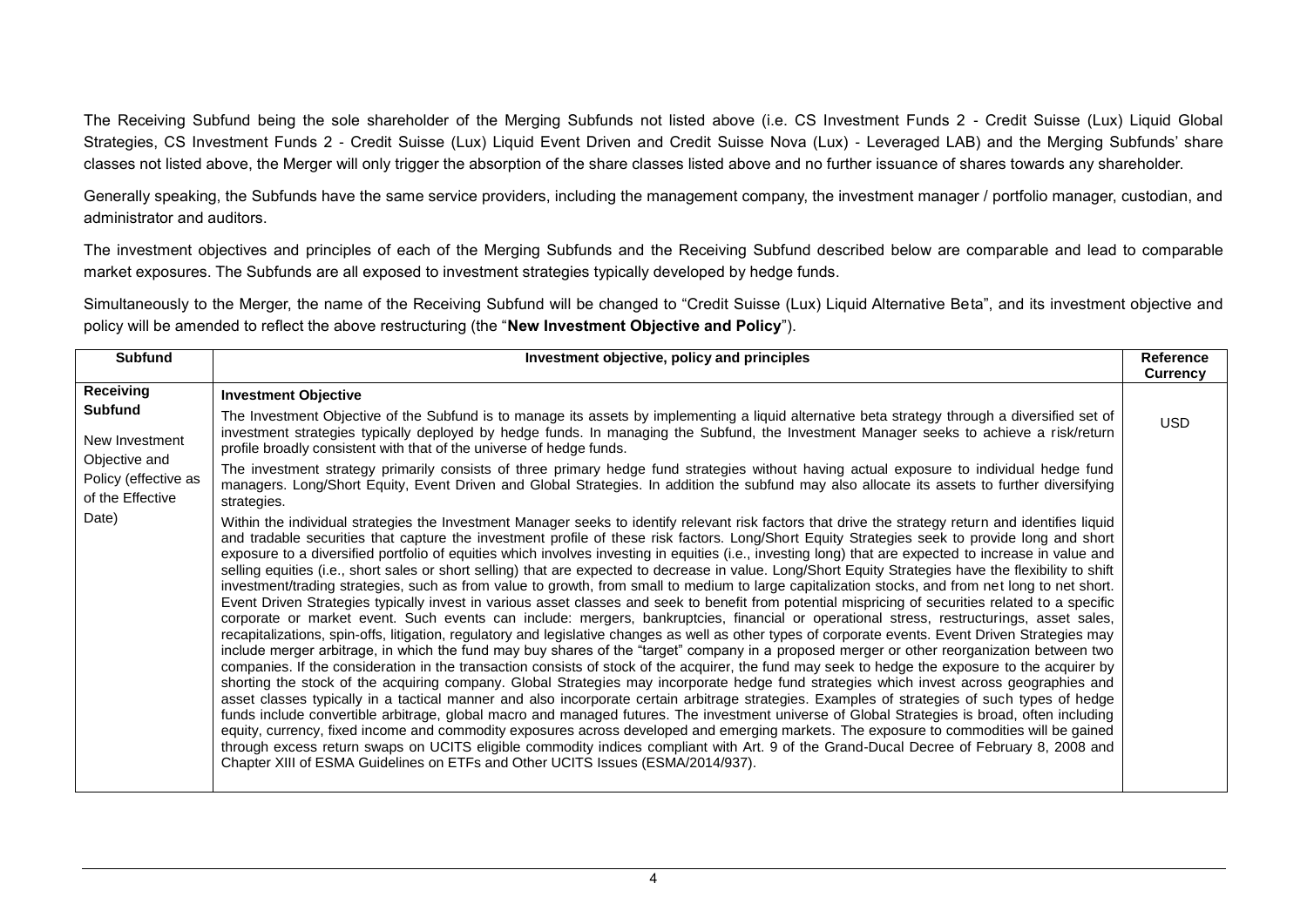|                                                                                                    | Investment objective, policy and principles                                                                                                                                                                                                                                                                                                                                                                                                                                                                                                                                                                                                                                                                                                                                                                                                                                                                                                                                                                                                                                                                                                                                                                                                                                                                                                                                                                                                                                                                                                                                                                                                                                                                                                                                                                                                                                                                                                                                                                                                                                                                                                                                                                                                                                                                                                                                                                                                                                                                                                                                                                                                                                                                                                                                                                                                                                                                                                                                                                                                                                                                                                                                                                                                                                                                                                                                                                                                |            |  |
|----------------------------------------------------------------------------------------------------|--------------------------------------------------------------------------------------------------------------------------------------------------------------------------------------------------------------------------------------------------------------------------------------------------------------------------------------------------------------------------------------------------------------------------------------------------------------------------------------------------------------------------------------------------------------------------------------------------------------------------------------------------------------------------------------------------------------------------------------------------------------------------------------------------------------------------------------------------------------------------------------------------------------------------------------------------------------------------------------------------------------------------------------------------------------------------------------------------------------------------------------------------------------------------------------------------------------------------------------------------------------------------------------------------------------------------------------------------------------------------------------------------------------------------------------------------------------------------------------------------------------------------------------------------------------------------------------------------------------------------------------------------------------------------------------------------------------------------------------------------------------------------------------------------------------------------------------------------------------------------------------------------------------------------------------------------------------------------------------------------------------------------------------------------------------------------------------------------------------------------------------------------------------------------------------------------------------------------------------------------------------------------------------------------------------------------------------------------------------------------------------------------------------------------------------------------------------------------------------------------------------------------------------------------------------------------------------------------------------------------------------------------------------------------------------------------------------------------------------------------------------------------------------------------------------------------------------------------------------------------------------------------------------------------------------------------------------------------------------------------------------------------------------------------------------------------------------------------------------------------------------------------------------------------------------------------------------------------------------------------------------------------------------------------------------------------------------------------------------------------------------------------------------------------------------------|------------|--|
|                                                                                                    | <b>Investment Policy</b><br>In order to achieve the Investment Objective, the Subfund will invest in financial instruments comprising (list not exhaustive) (i) equities listed on<br>a stock exchange or dealt in on a regulated market and equity-type securities including equity index futures and equity index options; (ii) debt<br>securities listed on a stock exchange or dealt in on a regulated market issued by financial or credit institutions or corporate issuers or sovereign<br>states that are OECD members states and/or supranational; (iii) units/shares of other UCITS and/or in other UCIs ("Target Funds") (up to 10% of<br>the Net Asset Value of the Subfund), including exchange-traded funds (ETF) (iv) cash and cash equivalents; (v) currencies, including currency<br>forwards and futures; and (vi) financial derivative instruments which are dealt in on a regulated market or over-the-counter including CDX, swaps<br>on equity baskets, swaps on various indices (high yield, bond, equity, and commodity indices), interest rate/bond futures, equity/FX index<br>futures, FX forwards and options on equity indices. All investments will be made and all investment techniques will be used in accordance with<br>the investment restrictions as laid down in Chapter 6, "Investment Restrictions". Strategy weights are refined by incorporating informed views on<br>the fundamental drivers of individual strategies. The counterparties to any OTC financial derivative transactions, such as swap contracts are first<br>class financial institutions specialised in this type of transactions.                                                                                                                                                                                                                                                                                                                                                                                                                                                                                                                                                                                                                                                                                                                                                                                                                                                                                                                                                                                                                                                                                                                                                                                                                                                                                                                                                                                                                                                                                                                                                                                                                                                                                                                                                                                              |            |  |
| <b>CS Investment</b><br>Funds 2<br><b>Credit Suisse</b><br>(Lux) Liquid<br><b>Alternative Beta</b> | <b>Investment Objective</b><br>The Investment Objective of the Subfund is to manage its assets in accordance with the Liquid Alternative Beta strategy (the "LAB Strategy").<br>The LAB Strategy seeks to achieve a similar risk/return profile as that of the universe of hedge funds, as represented by the Credit Suisse<br>Hedge Fund Index (the "CS Hedge Fund Index") or a successor index. The CS Hedge Fund Index is a widely recognized asset weighted<br>benchmark that measures hedge fund performance. The LAB Strategy aims to achieve its objective by investing in a dynamic basket of liquid,<br>tradable financial instruments. The LAB Strategy consists of three primary hedge fund strategies without having actual exposure to individual<br>hedge fund managers: Long/Short Equity, Event Driven and Global Strategies. The individual strategies are generally weighted in accordance<br>with their importance in the hedge fund universe. Within the individual strategies Credit Suisse Asset Management LLC ("CSAM LLC") seeks to<br>identify relevant risk factors that drive the strategy return and identifies liquid, tradable securities that capture the investment profile of these risk<br>factors. Long/Short Equity Strategies seek to provide long and short exposure to a diversified portfolio of equities which generally involves<br>investing in equities (i.e., investing long) that are expected to increase in value and selling equities (i.e., short sales or short selling) that are<br>expected to decrease in value. Long/Short Equity Strategies have the flexibility to shift investment/trading strategies, such as from value to<br>growth, from small to medium to large capitalization stocks, and from net long to net short. Event Driven Strategies typically invest in various<br>asset classes and seek to profit from potential mispricing of securities related to a specific corporate or market event. Such events can include:<br>mergers, bankruptcies, financial or operational stress, restructurings, asset sales, recapitalizations, spin-offs, litigation, regulatory and legislative<br>changes as well as other types of corporate events. Event Driven Strategies include risk arbitrage, in which the fund may buy shares of the<br>"target" company in a proposed merger or other reorganization between two companies. If the consideration in the transaction consists of stock<br>of the acquirer, the fund may seek to hedge the exposure to the acquirer by shorting the stock of the acquiring company. Global Strategies<br>incorporate hedge fund strategies which invest across geographies and asset classes typically in a tactical manner and also incorporate certain<br>arbitrage strategies. Examples of strategies of such types of hedge funds include convertible arbitrage, global macro and managed futures. The<br>investment universe of Global Strategies is broad, often including equity, currency, fixed income and commodity exposures across developed<br>and emerging markets. Further information on the CS Hedge Fund Index is currently available on www.hedgeindex.com.<br><b>Investment Principles</b><br>In order to achieve the Investment Objective, the Subfund will:<br>1. invest in financial instruments comprising (list not exhaustive) (i) equities listed on a stock exchange or dealt on a regulated market and | <b>USD</b> |  |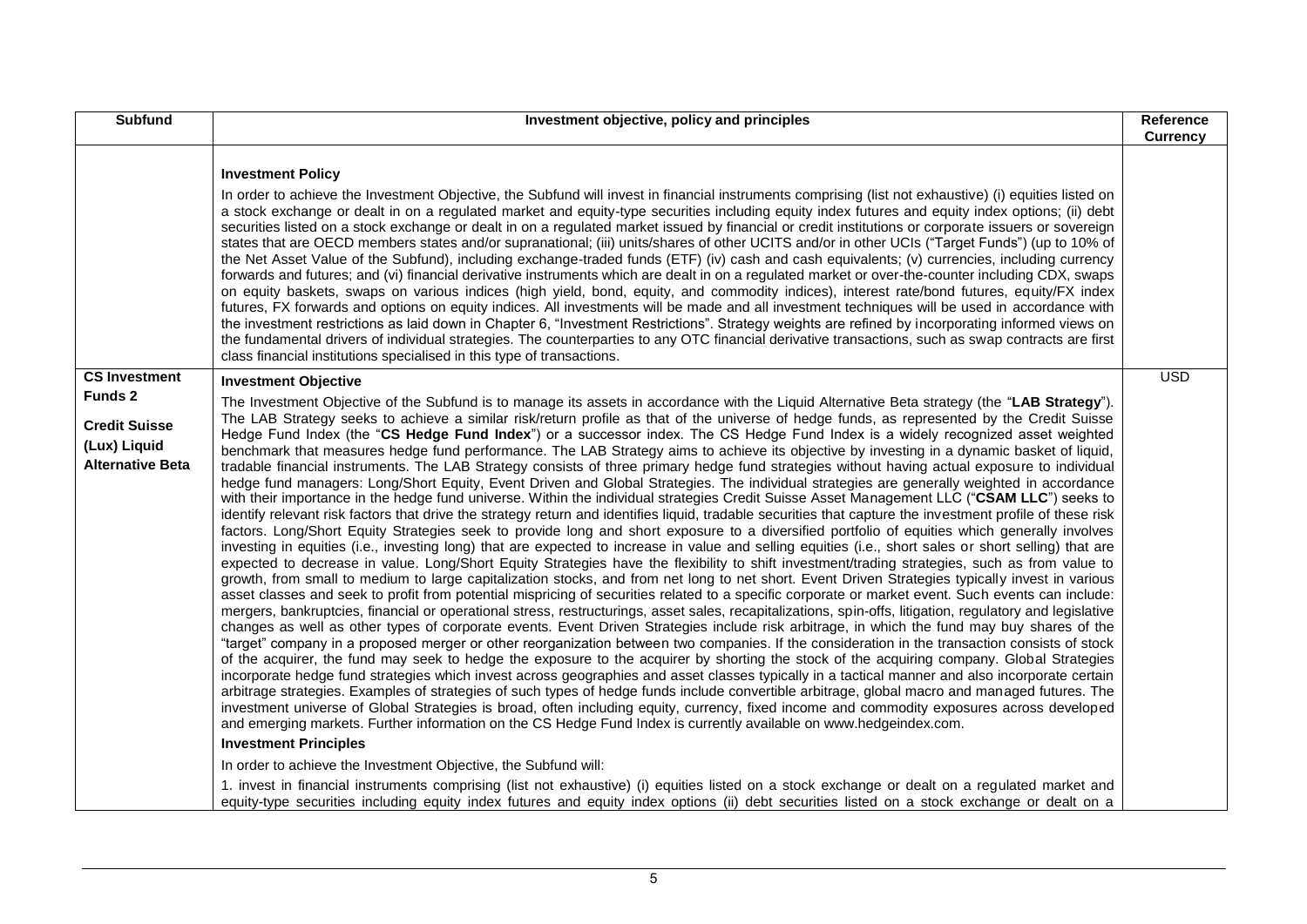| <b>Subfund</b>                                                                | Investment objective, policy and principles                                                                                                                                                                                                                                                                                                                                                                                                                                                                                                                                                                                                                                                                                                                                                                                                                                                                                                                                                                                                                                                                                                                                                                                                                                                                                                                                                                                                                                                                                                                                                                                                                                                                                                                                                                                                                                                                                                                                                                                                                                                                                                                   | Reference<br><b>Currency</b> |
|-------------------------------------------------------------------------------|---------------------------------------------------------------------------------------------------------------------------------------------------------------------------------------------------------------------------------------------------------------------------------------------------------------------------------------------------------------------------------------------------------------------------------------------------------------------------------------------------------------------------------------------------------------------------------------------------------------------------------------------------------------------------------------------------------------------------------------------------------------------------------------------------------------------------------------------------------------------------------------------------------------------------------------------------------------------------------------------------------------------------------------------------------------------------------------------------------------------------------------------------------------------------------------------------------------------------------------------------------------------------------------------------------------------------------------------------------------------------------------------------------------------------------------------------------------------------------------------------------------------------------------------------------------------------------------------------------------------------------------------------------------------------------------------------------------------------------------------------------------------------------------------------------------------------------------------------------------------------------------------------------------------------------------------------------------------------------------------------------------------------------------------------------------------------------------------------------------------------------------------------------------|------------------------------|
|                                                                               | regulated market issued by financial or credit institutions or corporate issuers or sovereign states that are OECD members states and/or<br>supranational; (iii) exchange-traded funds (ETF) (iv) cash and cash equivalents; (v) currencies, including currency forwards and futures; and (vi)<br>financial derivative instruments which are dealt in on a regulated market or over-the-counter including CDX, swaps on equity baskets, swaps on<br>various indices (high yield, bond, equity, and commodity indices), interest rate/bond futures, equity/FX index futures, FX forwards and options on<br>equity index All investments will be made and all investment techniques will be used in accordance with the investment restrictions as laid<br>down in Chapter 6, "Investment Restrictions". The above financial instruments will be selected and weighted in accordance with an algorithm<br>that aims to approximate the risk/return profile of the universe of hedge funds, as represented by the CS Hedge Fund Index. The quantitative<br>model uses various input parameters such as the historical returns and volatility from the universe of hedge funds, and uses statistical<br>estimation techniques to identify widely used financial indices that are UCITS eligible and/or financial instruments that will replicate on an<br>aggregate basis the performance of the CS Hedge Fund Index. The counterparties to any OTC financial derivative transactions, such as swap<br>contracts are first class financial institutions specialised in this type of transaction.<br>2. resort to some systematic trading strategies.                                                                                                                                                                                                                                                                                                                                                                                                                                                                                                              |                              |
| <b>CS Investment</b>                                                          | <b>Investment Objective</b>                                                                                                                                                                                                                                                                                                                                                                                                                                                                                                                                                                                                                                                                                                                                                                                                                                                                                                                                                                                                                                                                                                                                                                                                                                                                                                                                                                                                                                                                                                                                                                                                                                                                                                                                                                                                                                                                                                                                                                                                                                                                                                                                   |                              |
| <b>Funds 2</b><br><b>Credit Suisse</b><br>(Lux) Liquid<br><b>Event Driven</b> | The Investment Objective of the Subfund is to manage its assets in accordance with the Event Driven Liquid strategy (the "Event Driven Liquid<br>Strategy"). The Event Driven Liquid Strategy seeks to achieve a similar risk/return profile as that of the universe of hedge funds, specifically<br>funds within the Event Driven sector, as represented by the Credit Suisse Event Driven Hedge Fund Index (the "CS Event Driven Hedge Fund<br>Index") or a successor index. The CS Event Driven Hedge Fund Index is a sub-index of the Credit Suisse Hedge Fund Index, itself a widely<br>recognized asset-weighted benchmark that measures hedge fund performance. The Event Driven Liquid Strategy aims to achieve its objective<br>by investing in a dynamic basket of liquid, tradable financial instruments. The Event Driven Liquid Strategy consists of primary hedge fund<br>strategies without having actual exposure to individual hedge fund managers. Within the individual strategies Credit Suisse Asset Management<br>LLC ("CSAM LLC") seeks to identify relevant risk factors that drive the strategy's return and identifies liquid, tradable securities that capture the<br>investment profile of these risk factors. Event Driven Strategies typically invest in various asset classes and seek to profit from potential<br>mispricing of securities related to a specific corporate or market event. Such events can include: mergers, bankruptcies, financial or operational<br>stress, restructurings, asset sales, recapitalizations, spin-offs, litigation, regulatory and legislative changes as well as other types of corporate<br>events. Event Driven Strategies include merger arbitrage, in which the fund may buy shares of the "target" company in a proposed merger or<br>other reorganization between two companies. If the consideration in the transaction consists of stock of the acquirer, the fund may seek to<br>hedge the exposure to the acquirer by shorting the stock of the acquiring company. Further information on the CS Event Driven Hedge Fund<br>Index is currently available on www.hedgeindex.com. | <b>USD</b>                   |
|                                                                               | <b>Investment Principles</b>                                                                                                                                                                                                                                                                                                                                                                                                                                                                                                                                                                                                                                                                                                                                                                                                                                                                                                                                                                                                                                                                                                                                                                                                                                                                                                                                                                                                                                                                                                                                                                                                                                                                                                                                                                                                                                                                                                                                                                                                                                                                                                                                  |                              |
|                                                                               | In order to achieve the Investment Objective, the Subfund will:                                                                                                                                                                                                                                                                                                                                                                                                                                                                                                                                                                                                                                                                                                                                                                                                                                                                                                                                                                                                                                                                                                                                                                                                                                                                                                                                                                                                                                                                                                                                                                                                                                                                                                                                                                                                                                                                                                                                                                                                                                                                                               |                              |
|                                                                               | 1. invest in financial instruments comprising (list not exhaustive) (i) equities listed on a stock exchange or dealt on a regulated market and<br>equity-type securities including equity index futures and equity index options (ii) debt securities listed on a stock exchange or dealt on a<br>regulated market issued by financial or credit institutions or corporate issuers or sovereign states that are OECD members states and/or<br>supranational; (iii) exchange-traded funds (ETF) (iv) cash and cash equivalents; (v) currencies, including currency forwards and futures; and (vi)<br>financial derivative instruments which are dealt in on a regulated market or over-the-counter including CDX, swaps on high yield index, swaps on<br>equity baskets, swaps on various equity indices, options on equity index and equity index futures. All investments will be made and all<br>investment techniques will be used in accordance with the investment restrictions as laid down in Chapter 6, "Investment Restrictions". The<br>above financial instruments will be selected and weighted in accordance with an algorithm that aims to approximate the risk/return profile of the<br>universe of hedge funds, specifically funds within the Event Driven sector, as represented by the CS Event Driven Hedge Fund Index. The                                                                                                                                                                                                                                                                                                                                                                                                                                                                                                                                                                                                                                                                                                                                                                                                                |                              |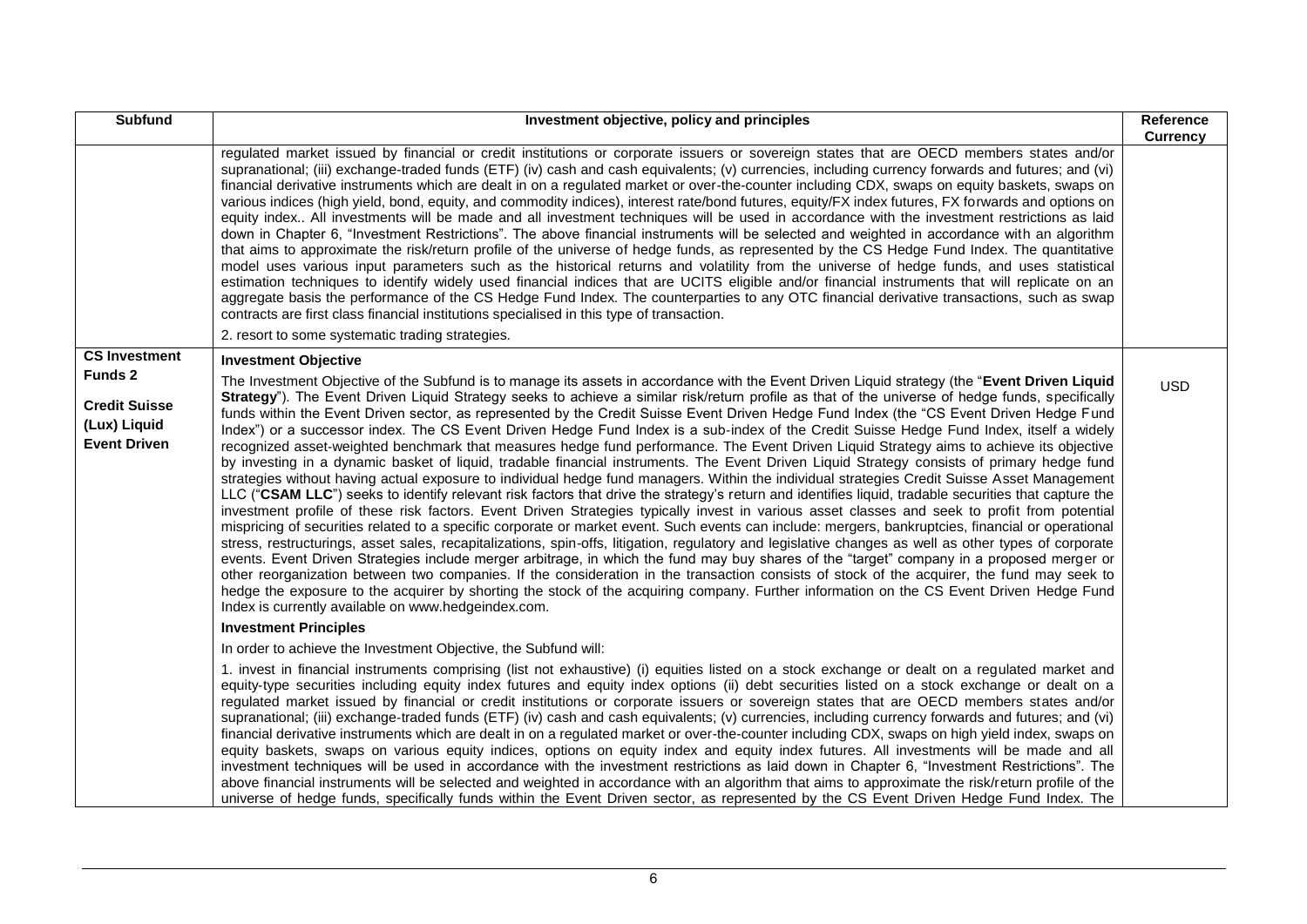| <b>Subfund</b>                                                   | Investment objective, policy and principles                                                                                                                                                                                                                                                                                                                                                                                                                                                                                                                                                                                                                                                                                                                                                                                                                                                                                                                                                                                                                                                                                                                                                                                                                                                                                                                                                                                                                                                                                                                                                                                                                                                                                                                                                                                                                                                                                                                                                                                                                | Reference<br><b>Currency</b> |
|------------------------------------------------------------------|------------------------------------------------------------------------------------------------------------------------------------------------------------------------------------------------------------------------------------------------------------------------------------------------------------------------------------------------------------------------------------------------------------------------------------------------------------------------------------------------------------------------------------------------------------------------------------------------------------------------------------------------------------------------------------------------------------------------------------------------------------------------------------------------------------------------------------------------------------------------------------------------------------------------------------------------------------------------------------------------------------------------------------------------------------------------------------------------------------------------------------------------------------------------------------------------------------------------------------------------------------------------------------------------------------------------------------------------------------------------------------------------------------------------------------------------------------------------------------------------------------------------------------------------------------------------------------------------------------------------------------------------------------------------------------------------------------------------------------------------------------------------------------------------------------------------------------------------------------------------------------------------------------------------------------------------------------------------------------------------------------------------------------------------------------|------------------------------|
|                                                                  | quantitative model uses various input parameters such as the historical returns and volatility from the universe of hedge funds, and uses<br>statistical estimation techniques to identify widely used financial indices that are UCITS eligible and/or financial instruments that will replicate on<br>an aggregate basis the performance of the CS Event Driven Hedge Fund Index.                                                                                                                                                                                                                                                                                                                                                                                                                                                                                                                                                                                                                                                                                                                                                                                                                                                                                                                                                                                                                                                                                                                                                                                                                                                                                                                                                                                                                                                                                                                                                                                                                                                                        |                              |
|                                                                  | 2. The counterparties to any OTC financial derivative transactions, such as swap contracts are first class financial institutions specialised in this<br>type of transaction.                                                                                                                                                                                                                                                                                                                                                                                                                                                                                                                                                                                                                                                                                                                                                                                                                                                                                                                                                                                                                                                                                                                                                                                                                                                                                                                                                                                                                                                                                                                                                                                                                                                                                                                                                                                                                                                                              |                              |
| <b>CS Investment</b>                                             | <b>Investment Objective</b>                                                                                                                                                                                                                                                                                                                                                                                                                                                                                                                                                                                                                                                                                                                                                                                                                                                                                                                                                                                                                                                                                                                                                                                                                                                                                                                                                                                                                                                                                                                                                                                                                                                                                                                                                                                                                                                                                                                                                                                                                                |                              |
| Funds 2                                                          | The Investment Objective of the Subfund is to manage its assets in accordance with the Global Strategies Liquid strategy (the "Global                                                                                                                                                                                                                                                                                                                                                                                                                                                                                                                                                                                                                                                                                                                                                                                                                                                                                                                                                                                                                                                                                                                                                                                                                                                                                                                                                                                                                                                                                                                                                                                                                                                                                                                                                                                                                                                                                                                      | <b>USD</b>                   |
| <b>Credit Suisse</b><br>(Lux) Liquid<br><b>Global Strategies</b> | Strategies Liquid Strategy"). The Global Strategies Liquid Strategy seeks to achieve a similar risk/return profile as that the universe of hedge<br>funds, specifically funds within the Global Strategies sector, as represented by the Credit Suisse Global Strategies Hedge Fund Index (the "CS<br>Global Strategies Hedge Fund Index") or a successor index. The CS Global Strategies Hedge Fund Index is a sub-index of the Credit Suisse<br>Hedge Fund Index, itself a widely recognized asset-weighted benchmark that measures hedge fund performance. The Global Strategies Liquid<br>Strategy aims to achieve its objective by investing in a dynamic basket of liquid, tradable financial instruments. The Global Strategies Liquid<br>Strategy consists of primary hedge fund strategies Index without having actual exposure to individual hedge fund managers. Within the<br>individual strategies Credit Suisse Asset Management LLC ("CSAM LLC") seeks to identify relevant risk factors that drive the strategy's return<br>and identifies liquid, tradable securities that capture the investment profile of these risk factors. Global Strategies incorporate hedge fund<br>strategies which invest across geographies and asset classes typically in a tactical manner and also incorporate certain arbitrage strategies.<br>Examples of strategies of such types of hedge funds include convertible arbitrage, global macro and managed futures. The investment universe<br>of Global Strategies is broad, often including equity, currency, fixed income and commodity exposures across developed and emerging markets.<br>Further information on the CS Global Strategies Hedge Fund Index is currently available on www.hedgeindex.com.                                                                                                                                                                                                                                                                                             |                              |
|                                                                  | <b>Investment Principles</b>                                                                                                                                                                                                                                                                                                                                                                                                                                                                                                                                                                                                                                                                                                                                                                                                                                                                                                                                                                                                                                                                                                                                                                                                                                                                                                                                                                                                                                                                                                                                                                                                                                                                                                                                                                                                                                                                                                                                                                                                                               |                              |
|                                                                  | In order to achieve the Investment Objective, the Subfund will invest in financial instruments comprising (list not exhaustive) (i) equities listed on<br>a stock exchange or dealt on a regulated market and equity-type securities including equity index futures and equity index options (ii) debt<br>securities listed on a stock exchange or dealt on a regulated market issued by financial or credit institutions or corporate issuers or sovereign<br>states that are OECD members states and/or supranational; (iii) exchange-traded funds (ETF) (iv) cash and cash equivalents; (v) currencies,<br>including currency forwards and futures; and (vi) financial derivative instruments which are dealt in on a regulated market or over-the-counter<br>including CDX, swaps on equity baskets, swaps on various indices (high yield, bond, equity, and commodity indices), interest rate/bond futures,<br>equity/FX index futures, FX forwards and options on equity index. All investments will be made and all investment techniques will be used in<br>accordance with the investment restrictions as laid down in Chapter 6, "Investment Restrictions". The above financial instruments will be<br>selected and weighted in accordance with an algorithm that aims to approximate the risk/return profile of the universe of hedge funds,<br>specifically funds within the Global Strategies sector, as represented by the CS Global Strategies Hedge Fund Index. The quantitative model<br>uses various input parameters such as the historical returns and volatility from the universe of hedge funds, and uses statistical estimation<br>techniques to identify widely used financial indices that are UCITS eligible and/or financial instruments that will replicate on an aggregate basis<br>the performance of the CS Global Strategies Hedge Fund Index. The counterparties to any OTC financial derivative transactions, such as swap<br>contracts are first class financial institutions specialised in this type of transaction. |                              |
| <b>CS Investment</b>                                             | <b>Investment Objective</b>                                                                                                                                                                                                                                                                                                                                                                                                                                                                                                                                                                                                                                                                                                                                                                                                                                                                                                                                                                                                                                                                                                                                                                                                                                                                                                                                                                                                                                                                                                                                                                                                                                                                                                                                                                                                                                                                                                                                                                                                                                |                              |
| Funds 2<br><b>Credit Suisse</b>                                  | The Investment Objective of the Subfund is to manage its assets in accordance with the Long/Short Liquid strategy (the "Long/Short Liquid<br>Strategy"). The Long/Short Liquid Strategy seeks to achieve a similar risk/return profile as that of the universe of hedge funds, specifically funds                                                                                                                                                                                                                                                                                                                                                                                                                                                                                                                                                                                                                                                                                                                                                                                                                                                                                                                                                                                                                                                                                                                                                                                                                                                                                                                                                                                                                                                                                                                                                                                                                                                                                                                                                          | <b>USD</b>                   |
|                                                                  | within the Long/Short Equity sector, as represented by the Credit Suisse Long/Short Equity Hedge Fund Index (the "CS Long/Short Equity                                                                                                                                                                                                                                                                                                                                                                                                                                                                                                                                                                                                                                                                                                                                                                                                                                                                                                                                                                                                                                                                                                                                                                                                                                                                                                                                                                                                                                                                                                                                                                                                                                                                                                                                                                                                                                                                                                                     |                              |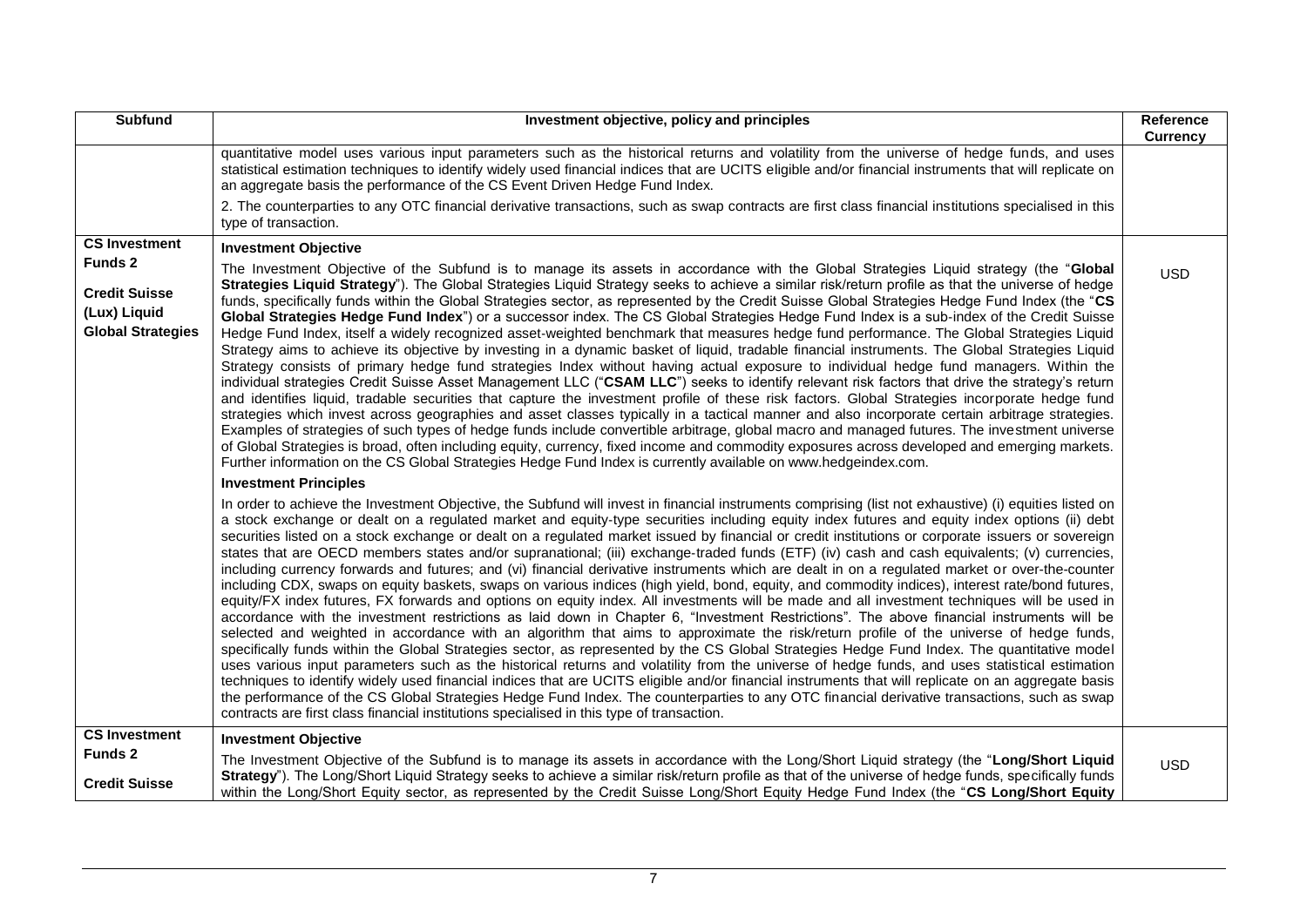| <b>Subfund</b>                     | Investment objective, policy and principles                                                                                                                                                                                                                                                                                                                                                                                                                                                                                                                                                                                                                                                                                                                                                                                                                                                                                                                                                                                                                                                                                                                                                                                                                                                                                                                                                                                                                                                                                                                                                                                                                                                           | Reference<br><b>Currency</b> |
|------------------------------------|-------------------------------------------------------------------------------------------------------------------------------------------------------------------------------------------------------------------------------------------------------------------------------------------------------------------------------------------------------------------------------------------------------------------------------------------------------------------------------------------------------------------------------------------------------------------------------------------------------------------------------------------------------------------------------------------------------------------------------------------------------------------------------------------------------------------------------------------------------------------------------------------------------------------------------------------------------------------------------------------------------------------------------------------------------------------------------------------------------------------------------------------------------------------------------------------------------------------------------------------------------------------------------------------------------------------------------------------------------------------------------------------------------------------------------------------------------------------------------------------------------------------------------------------------------------------------------------------------------------------------------------------------------------------------------------------------------|------------------------------|
| (Lux) Liquid<br>Long/Short         | Hedge Fund Index") or a successor index. The CS Long/Short Equity Hedge Fund Index is a sub-index of the Credit Suisse Hedge Fund Index,<br>itself a widely recognized asset-weighted benchmark that measures hedge fund performance. The Long/Short Liquid Strategy aims to achieve<br>its objective by investing in a dynamic basket of liquid, tradable financial instruments. The Long/Short Liquid Strategy consists of primary hedge<br>fund strategies without having actual exposure to individual hedge fund managers. Within the individual strategies Credit Suisse Asset<br>Management LLC ("CSAM LLC") seeks to identify relevant risk factors that drive the strategy's return and identifies liquid, tradable securities<br>that capture the investment profile of these risk factors. Long/Short Liquid Strategies seek to provide long and short exposure to a diversified<br>portfolio of equities which generally involves investing in equities (i.e., investing long) that are expected to increase in value and selling equities<br>(i.e., short sales or short selling) that are expected to decrease in value. Long/Short Liquid Strategies have the flexibility to shift<br>investment/trading strategies, such as from value to growth, from small to medium to large capitalization stocks, and from net long to net short.<br>Further information on the CS Long/Short Equity Hedge Fund Index is currently available on www.hedgeindex.com.                                                                                                                                                                                                                              |                              |
|                                    | <b>Investment Principles</b>                                                                                                                                                                                                                                                                                                                                                                                                                                                                                                                                                                                                                                                                                                                                                                                                                                                                                                                                                                                                                                                                                                                                                                                                                                                                                                                                                                                                                                                                                                                                                                                                                                                                          |                              |
|                                    | In order to achieve the Investment Objective, the Subfund will invest in financial instruments comprising (list not exhaustive) (i) equities listed on<br>a stock exchange or dealt on a regulated market and equity-type securities including equity index futures and equity index options; (ii) exchange-<br>traded funds (ETF) (iii) cash and cash equivalents; (iv) currencies, including currency forwards and futures; and (v) financial derivative<br>instruments which are dealt in on a regulated market or over-the-counter including swaps on equity baskets, swaps on various equity indices<br>and equity index futures. The counterparties to any OTC financial derivative transactions, such as swap contracts are first class financial<br>institutions specialised in this type of transaction. All investments will be made and all investment techniques will be used in accordance with the<br>investment restrictions as laid down in Chapter 6, "Investment Restrictions". The above financial instruments will be selected and weighted in<br>accordance with an algorithm that aims to approximate the risk/return profile of the universe of hedge funds, specifically within the Long/Short<br>Equity sector, as represented by the CS Long/Short Equity Hedge Fund Index. The quantitative model uses various input parameters such as<br>the historical returns and volatility from the universe of hedge funds, and uses statistical estimation techniques to identify widely used financial<br>indices that are UCITS eligible and/or financial instruments that will replicate on an aggregate basis the performance of the CS Long/Short<br>Equity Hedge Fund Index. |                              |
| <b>Credit Suisse</b>               | <b>Investment Policy</b>                                                                                                                                                                                                                                                                                                                                                                                                                                                                                                                                                                                                                                                                                                                                                                                                                                                                                                                                                                                                                                                                                                                                                                                                                                                                                                                                                                                                                                                                                                                                                                                                                                                                              |                              |
| Nova (Lux)<br><b>Leveraged LAB</b> | The Investment Objective of the Subfund is to manage its assets in accordance with the performance of the Liquid Alternative Beta strategy (the<br>"LAB Strategy"), with a multiplication factor of two to three. The LAB Strategy seeks to achieve a similar risk/return profile as that of the Credit<br>Suisse Hedge Fund Index (the "CS Hedge Fund Index") or a successor index. The CS Hedge Fund Index is a widely recognized asset -<br>weighted benchmark that measures hedge fund performance.                                                                                                                                                                                                                                                                                                                                                                                                                                                                                                                                                                                                                                                                                                                                                                                                                                                                                                                                                                                                                                                                                                                                                                                               | <b>USD</b>                   |
|                                    | The LAB Strategy aims to achieve its objective by investing in a dynamic basket of liquid, tradable financial instruments. The LAB Strategy<br>consists of three primary hedge fund strategies without having actual exposure to individual hedge fund managers: Long/Short, Event Driven<br>and Global Strategies. The individual strategies are generally weighted in accordance with their importance in the hedge fund universe. Within<br>the individual strategies Credit Suisse Asset Management LLC ("CSAM LLC") seeks to identify relevant risk factors that drive the strategy return<br>and identifies liquid, tradable securities that capture the investment profile of these risk factors. Long/Short Equity Strategies seek to provide<br>long and short exposure to a diversified portfolio of equities which involves investing in equities (i.e., investing long) that are expected to<br>increase in value and selling equities (i.e., short sales or short selling) that are expected to decrease in value. Long/Short Equity Strategies have<br>the flexibility to shift investment/trading strategies, such as from value to growth, from small to medium to large capitalization stocks, and from<br>net long to net short. Event Driven Strategies typically invest in various asset classes and seek to profit from potential mispricing of securities<br>related to a specific corporate or market event. Such events can include: mergers, bankruptcies, financial or operational stress, restructurings,<br>asset sales, recapitalizations, spin-offs, litigation, regulatory and legislative changes as well as other types of corporate events. Event Driven            |                              |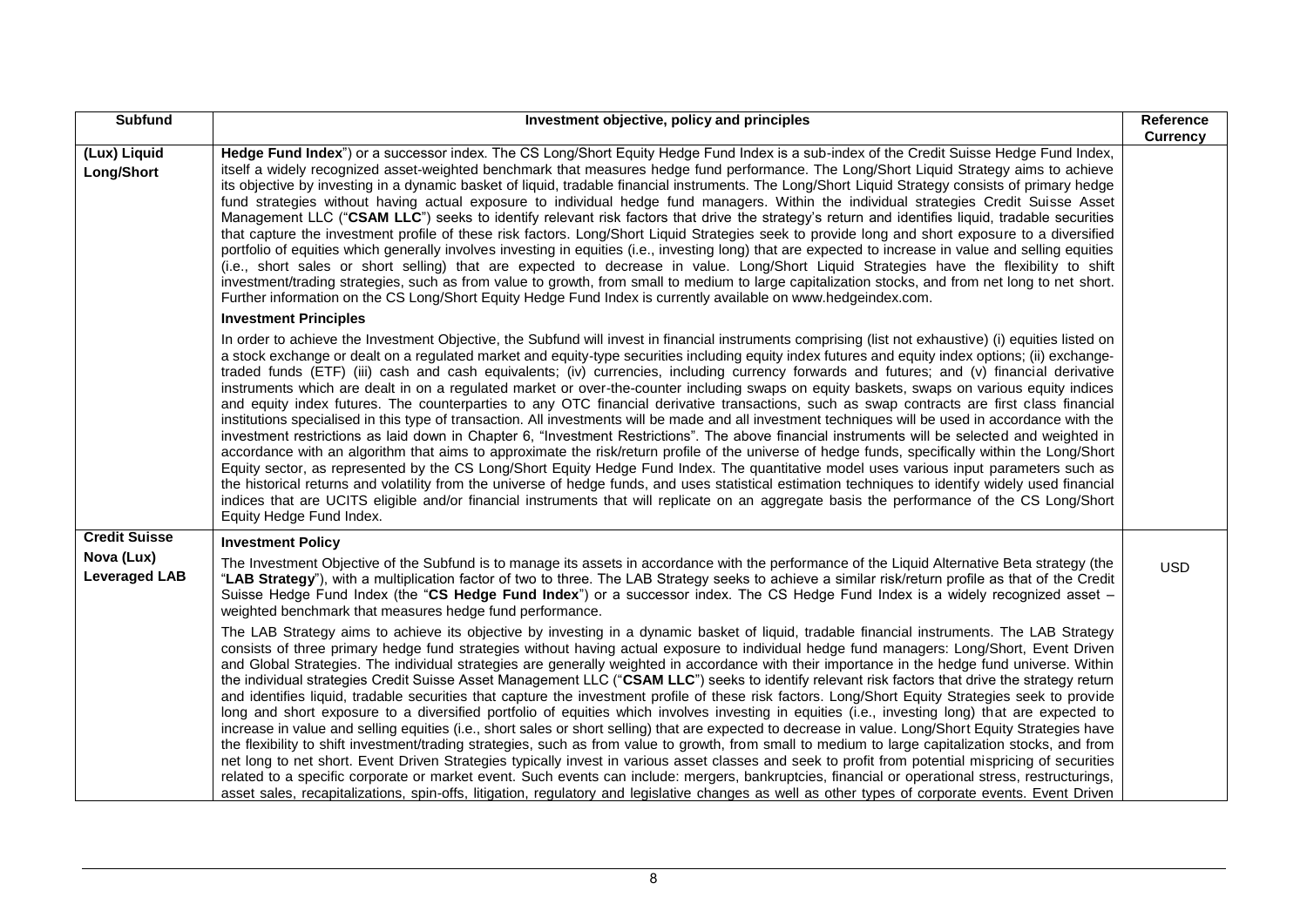| <b>Subfund</b> | Investment objective, policy and principles                                                                                                                                                                                                                                                                                                                                                                                                                                                                                                                                                                                                                                                                                                                                                                                                                                                                                                                                                                                                                                                                                                                                                                                                                                                                                                                                                                                                                                                                                                                                                                                                                                                                                                                                                                                                                                                                                                                                                                                                                                                                                                                                       | Reference<br><b>Currency</b> |
|----------------|-----------------------------------------------------------------------------------------------------------------------------------------------------------------------------------------------------------------------------------------------------------------------------------------------------------------------------------------------------------------------------------------------------------------------------------------------------------------------------------------------------------------------------------------------------------------------------------------------------------------------------------------------------------------------------------------------------------------------------------------------------------------------------------------------------------------------------------------------------------------------------------------------------------------------------------------------------------------------------------------------------------------------------------------------------------------------------------------------------------------------------------------------------------------------------------------------------------------------------------------------------------------------------------------------------------------------------------------------------------------------------------------------------------------------------------------------------------------------------------------------------------------------------------------------------------------------------------------------------------------------------------------------------------------------------------------------------------------------------------------------------------------------------------------------------------------------------------------------------------------------------------------------------------------------------------------------------------------------------------------------------------------------------------------------------------------------------------------------------------------------------------------------------------------------------------|------------------------------|
|                | Strategies include merger arbitrage, in which the fund may buy shares of the "target" company in a proposed merger or other reorganization<br>between two companies. If the consideration in the transaction consists of stock of the acquirer, the fund may seek to hedge the exposure to the<br>acquirer by shorting the stock of the acquiring company. Global Strategies incorporate hedge fund strategies which invest across geographies<br>and asset classes typically in a tactical manner and also incorporate certain arbitrage strategies. Examples of strategies of such types of hedge<br>funds include convertible arbitrage, global macro and managed futures. The investment universe of Global Strategies is broad, often including<br>equity, currency, fixed income and commodity exposures across developed and emerging markets. Further information on the CS Hedge Fund<br>Index is available on www.hedgeindex.com. The Subfund qualifies as Liquid AIF, as defined in Chapter 5, "Risk and Liquidity Management".                                                                                                                                                                                                                                                                                                                                                                                                                                                                                                                                                                                                                                                                                                                                                                                                                                                                                                                                                                                                                                                                                                                                        |                              |
|                | <b>Investment Principles</b>                                                                                                                                                                                                                                                                                                                                                                                                                                                                                                                                                                                                                                                                                                                                                                                                                                                                                                                                                                                                                                                                                                                                                                                                                                                                                                                                                                                                                                                                                                                                                                                                                                                                                                                                                                                                                                                                                                                                                                                                                                                                                                                                                      |                              |
|                | In order to achieve the Investment Objective, the Subfund will: invest in financial instruments comprising (list not exhaustive) (i) equities listed on<br>a stock exchange or dealt on a regulated market and equity-type securities including equity index futures and equity index options (ii) debt<br>securities listed on a stock exchange or dealt on a regulated market issued by financial or credit institutions or corporate issuers or sovereign<br>states that are OECD members states and/or supranational; (iii) exchange-traded funds (ETF) (iv) cash and cash equivalents; (v) currencies,<br>including currency forwards and futures; and (vi) financial derivative instruments which are dealt in on a regulated market or over-the-counter<br>including CDX, swaps on equity baskets, swap on various indices (high yield, bond, equity, and commodity index), interest rate/bond futures,<br>equity/FX index futures, FX forwards and options on equity index. In addition, the Subfund may enter into repurchase agreements. The above<br>financial instruments will be selected and weighted in accordance with an algorithm that aims to approximate the aggregate returns of the<br>universe of hedge funds, as represented by the CS Hedge Fund Index. The quantitative model uses various input parameters such as the<br>historical returns and volatility from the universe of hedge funds, and uses a multiple sequential regression and other statistical estimation<br>techniques to identify widely used financial indices that are UCITS eligible and/or financial instruments that will replicate on an aggregate basis<br>the performance of the CS Hedge Fund Index. The changing characteristics of the universe of hedge funds are accounted for through (i)<br>monthly rebalancings of the Subfund's investments to ensure the continued representation of the risk/return characteristics of the universe of<br>hedge funds which is represented by the CS Hedge Fund Index, which itself is rebalanced on a monthly basis, and (ii) daily rebalancings of the<br>Subfund's investments for the systematic trading strategies component. |                              |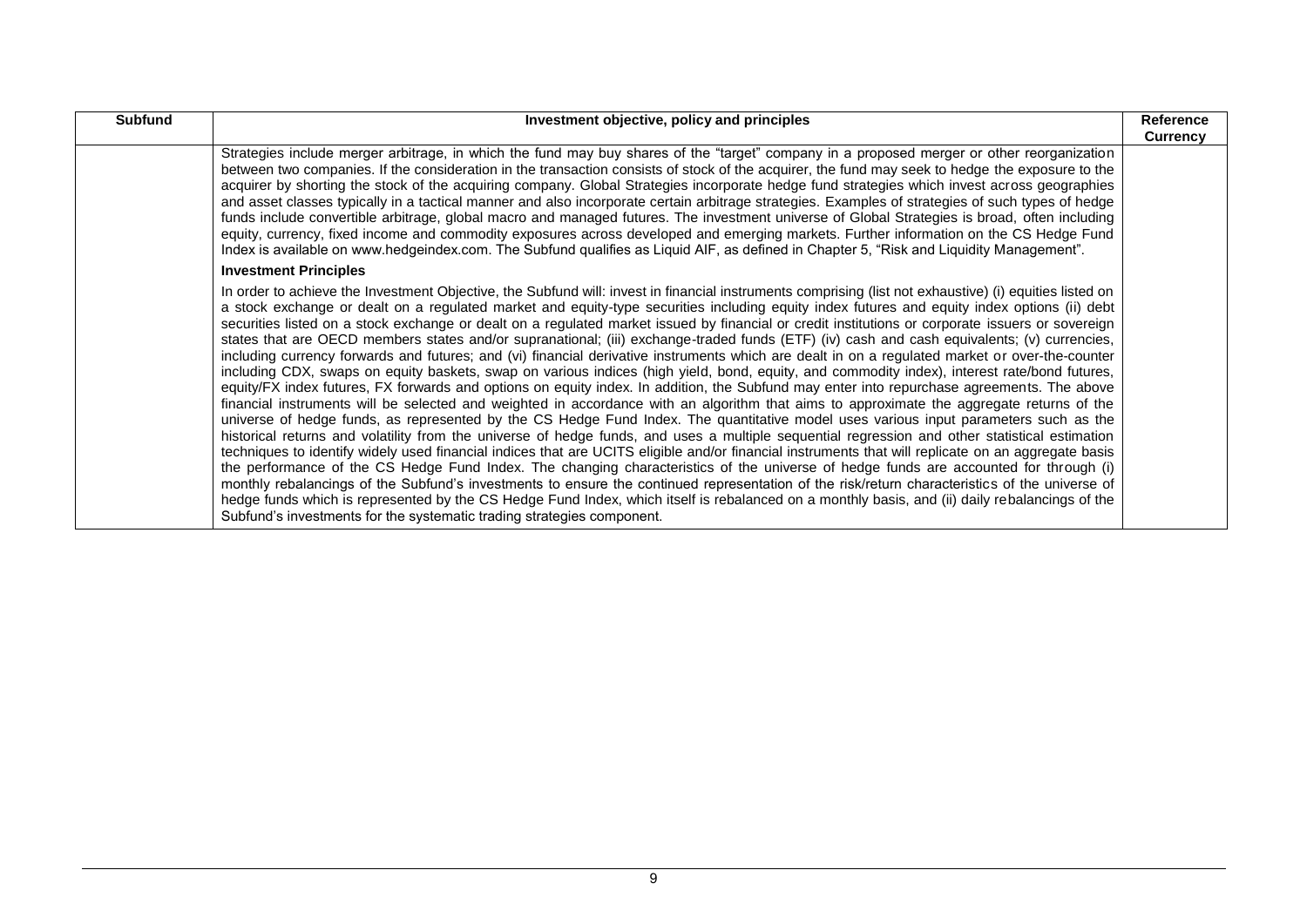The issuance of shares following the Merger may result in a dilution of the participation of the current shareholders of the Receiving Subfund.

The shareholders of the Subfunds who do not agree with the Merger will be permitted to apply for redemption of all or part of their shares free of any charges other than those retained for disinvestment costs. Such redemptions shall be free of charge during a one-month period starting on the date of this notice and ending on 15.07.2016 at 3:00 p.m. (CET) for the Receiving Subfund respectively on 18.07.2016 at 3:00 p.m. (CET) for the Merging Subfunds.

Alternatively, the shareholders of the Merging Subfunds may apply for the conversion of their shares into shares of other subfunds of their respective Company in accordance with the provisions of the section on the conversion of shares of the relevant prospectus.

Subscriptions in the Merging Subfunds will be suspended as from 18.07.2016 at 3:00 p.m. (CET).

**Subscriptions and redemptions in the Receiving Subfund will be suspended from 15.07.2016 to 22.07.2016, inclusive. In the event that the suspension is required on another date and/or needs to be extended due to unforeseen circumstances, shareholders will be informed accordingly. The last net asset value of each of the Merging Subfunds will be calculated as of 25.07.2016.**

As of the Effective Date, and subject to the above remark on the shares of the Merging Subfunds that will be cancelled, the shareholders of the Merging Subfunds who have not applied for redemption will receive shares of the relevant Share Class of the Receiving Subfund on the basis of the exchange ratio mentioned below (the "**New Shares**") and no subscription charge will be applied in this respect. Shareholders may deal in their New Shares before receiving the confirmation of the allocation of the New Shares.

All costs of the Merger (with the exception of any dealing costs, audit costs, other miscellaneous costs and transfer taxes on the assets associated with the transfer of assets and liabilities and the custody transfer costs) will be borne by the Management Company, including legal, accounting, stamp duty and other administrative expenses.

Shareholders should inform themselves as to the possible tax implications of the aforementioned changes in their respective country of citizenship, residence or domicile.

The assets of the Merging Subfunds and the Receiving Subfund will be valued in accordance with principles laid down in the articles of incorporation and current prospectus of the Companies.

Subject to the above remark on the shares of the Merging Subfunds that will be cancelled, the number of shares to be allocated to the shareholders of the Merging Subfunds will be determined on the basis of the exchange ratio corresponding to the respective net asset value of the relevant share classes of the relevant Merging Subfund and the Receiving Subfund, calculated in accordance with the prospectus of each Company and audited by the Auditor of the Companies on the Effective Date.

The exchange ratio will be calculated on 25.07.2016, based on the net asset value calculated as of 22.07.2016.

\*\*\*

Shareholders may receive additional information in respect of the Merger at the registered office of the Companies at 5 rue Jean Monnet, L-2180 Luxembourg.

The updated prospectus and key investor information documents, as well as the current articles of incorporation and the last annual and semi-annual reports related to the Receiving Subfund are available, free of charge, at the registered office of CS Investment Funds 4**.** Once available, the Auditor's statement on the terms and conditions of the Merger will also be made available, free of charge, at the registered office of CS Investment Funds 2, CS Investment Funds 4 and Credit Suisse Nova (Lux).